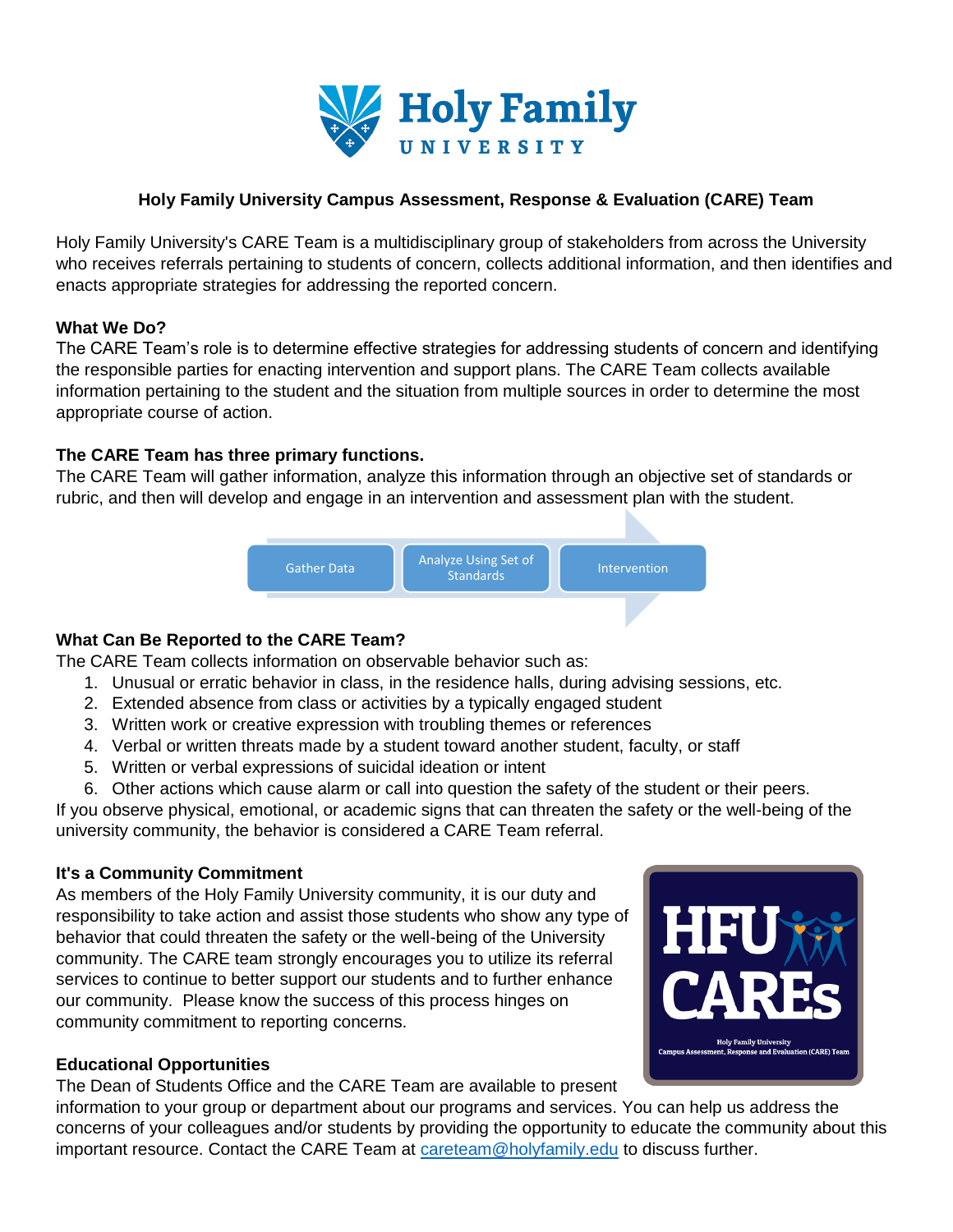| <b>CARE Team Members</b>                                                            |                                                                                              |  |
|-------------------------------------------------------------------------------------|----------------------------------------------------------------------------------------------|--|
| The CARE Team is comprised of the following professional University administrators: |                                                                                              |  |
| Marianne Price, M.S., CARE Team Chair                                               | Dean of Students & Title IX Coordinator                                                      |  |
| Sister Marcella Binkowski, CSFN, EdD                                                | Director of Student Conduct & Advocacy                                                       |  |
| Melinda Parisi Cummings, Ph.D.                                                      | Assistant Professor, Graduate Program in Counseling<br>Psychology, School of Arts & Sciences |  |
| Patrick McElwaine, Psy.D.                                                           | Assistant Professor, Graduate Counseling Psychology<br>Department, School of Arts & Sciences |  |
| <b>Troy Young</b>                                                                   | Director, Office of Residence Life                                                           |  |
| Dave Neuman                                                                         | Director, Department of Public Safety                                                        |  |
| Lisa Spatafore, Psy.D                                                               | <b>Director, Counseling Services</b>                                                         |  |
|                                                                                     |                                                                                              |  |

# **Referral Process**

- The CARE Team receives your referral via online submission, phone consultation, or email.
- The CARE Team initially evaluates the report and will contact the student of concern to assess any resources needed. Our goal is to collaboratively establish an action plan with the student to reduce their obstacles to success at Holy Family University.
- The Dean of Students, in conjunction with the CARE team, will coordinate with resources and check in with the student on their progress.
- In the event a student is perceived to be at risk of harm to self or others, the CARE team, with assistance from appropriate University officials, will intervene with the student.
- The CARE Team may determine there is no need to take any further action but will monitor the situation and concern. Please expect our communication with you to be limited as we will keep the details of our student follow-up private. However, if you have questions regarding the process, please contact the Dean of Students.

# **Points of Referral**

Students will oftentimes share with you that they are struggling with their mental health. Students may ask you for guidance in getting help for their ongoing psychological support. If a student shares that they are struggling with mental health, **and** have shared no mention of suicide or harm to self or others, this student can be referred directly to Counseling Services at [counselingcenter@holyfamily.edu.](mailto:counselingcenter@holyfamily.edu) You can share this referral in an email or in direct conversation. It will be up to the student to make the appointment and take the initiative to get the support they need. Faculty and staff should also create a General Wellness Concern alert within CRM Advise; these are assigned to the Dean of Students and direct follow up related to wellness will occur, regardless if the student makes an appointment with the Counseling Center.

Students may share communication with you that can create immediate concern for the student. If a student communicates to you that they are considering suicide, or utilizes language that refers to "ending it all, can't take it anymore, want to give up," you should seek immediate support for that student. Faculty and staff members should immediately contact Marianne Price, Dean of Students, at 267-341-3204. If unable to connect with the Dean of Students immediately, contact Holy Family University Public Safety at 267-341-3333 and request to be connected with an on-call staff member. Public Safety is available to connect to on-call personnel both during and outside of normal business hours. Faculty and staff should also submit a [CARE Team report](https://holyfamily-pa.safecollegesincident.com/#/self-report/a83bcb7b-83a8-46d1-a937-c6c2a22a8f7d) to request direct follow up from a member of the Team.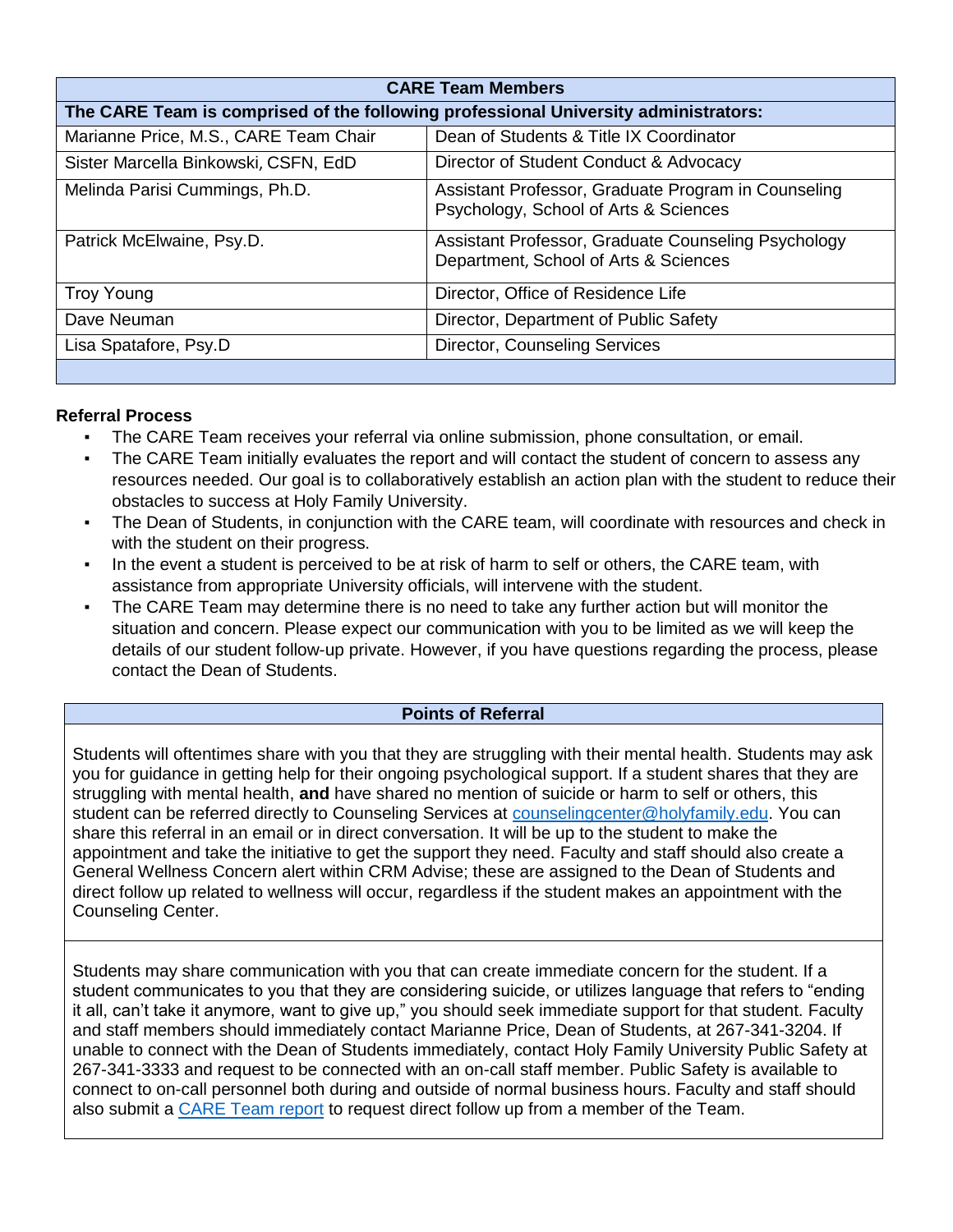If you are becoming increasingly concerned about a student's behavior, or feel that an assessment of behavior might be of benefit to the student and University, a referral to the CARE Team may be the appropriate action, either because they are out of character or persistent even after being addressed. Faculty and staff may email the CARE Team at [careteam@holyfamily.edu](mailto:careteam@holyfamily.edu) to share a concern, request a referral, or to ask for general guidance. A [CARE Team report](https://holyfamily-pa.safecollegesincident.com/#/self-report/a83bcb7b-83a8-46d1-a937-c6c2a22a8f7d) may also be submitted at any time and will result in immediate review and creation of assessment plan.

Any of these behaviors in isolation may not signal a major problem. If you are unsure whether a behavior should be referred to the CARE Team, please connect via email to review the circumstances.

| <b>Indicators of Distressed Students</b>                                                                 |                                                          |  |
|----------------------------------------------------------------------------------------------------------|----------------------------------------------------------|--|
| $\rightarrow$ Significant changes in energy                                                              | $\rightarrow$ Peer concerns for another student          |  |
| $\rightarrow$ Frequent state of intoxication                                                             | $\rightarrow$ Exaggerated personality traits (more       |  |
| $\rightarrow$ Significant weight change                                                                  | withdrawn or animated than usual)                        |  |
| $\rightarrow$ Worrisome changes in hygiene                                                               | $\rightarrow$ Significant deterioration in academic work |  |
| $\rightarrow$ Noticeable cuts, bruises, or burns                                                         | $\rightarrow$ Disorganized or erratic performance        |  |
| $\rightarrow$ Sleeping in class/other inappropriate times                                                | $\rightarrow$ Repeated absences and missed assignments   |  |
| $\rightarrow$ Inappropriate emotional outbursts                                                          | $\rightarrow$ Ranting or threatening emails              |  |
| $\rightarrow$ Direct statements indicating distress                                                      | $\rightarrow$ Continual seeking of special provisions    |  |
| $\rightarrow$ Expressions of hopelessness or suicide                                                     |                                                          |  |
| Any of these behaviors in isolation may not signal a major problem. If you are unsure whether a behavior |                                                          |  |
| should be referred to the CARE Team, please connect via email to review the circumstances.               |                                                          |  |

# **Frequently Asked Questions**

## *What should I do if I know a student who may need to be referred to the CARE team?*

If you have a referral, please contact the CARE Team by completing the online reporting form: <https://holyfamily-pa.safecollegesincident.com/#/login>

- Navigate to 'Report New Incident'
- Select the 'Campus Assessment Response Evaluation (CARE) Team Reporting Form.'

Email: [careteam@holyfamily.edu](mailto:careteam@holyfamily.edu) Phone: (267) 341-3204

# *Does consultation with the CARE Team require the student's knowledge and participation?*

No, it does not. There may be times when a student has left your office or classroom, is not yet aware of your concerns, or is not receptive to support. It is still possible to consult or refer the student to the CARE Team. We can work collaboratively to determine the best alternative for engaging the student in appropriate intervention.

### *Who can make a CARE referral?*

Anyone who feels a student is in need of help or assistance can make a referral to the CARE Team.

### *What happens after I make the referral? What happens to the student in the CARE process?*

A student referred to the CARE Team will be given the support and assistance they need by the University and access to any necessary community resources. A confirmation of submitted referral will be provided directly to you. The person who refers a student of concern will not receive updates related to the process in an effort to protect student privacy.

### *What do I need to know about FERPA?*

There are often questions and confusion about the limitations and allowances of the Family Educational Rights and Privacy Act (FERPA) in conjunction with the reporting of student behavior concerns. FERPA pertains to the privacy of educational records, but it does not prohibit the reporting of observable behavior. If you are concerned about a personal interaction you have had with a student or an observation you have made